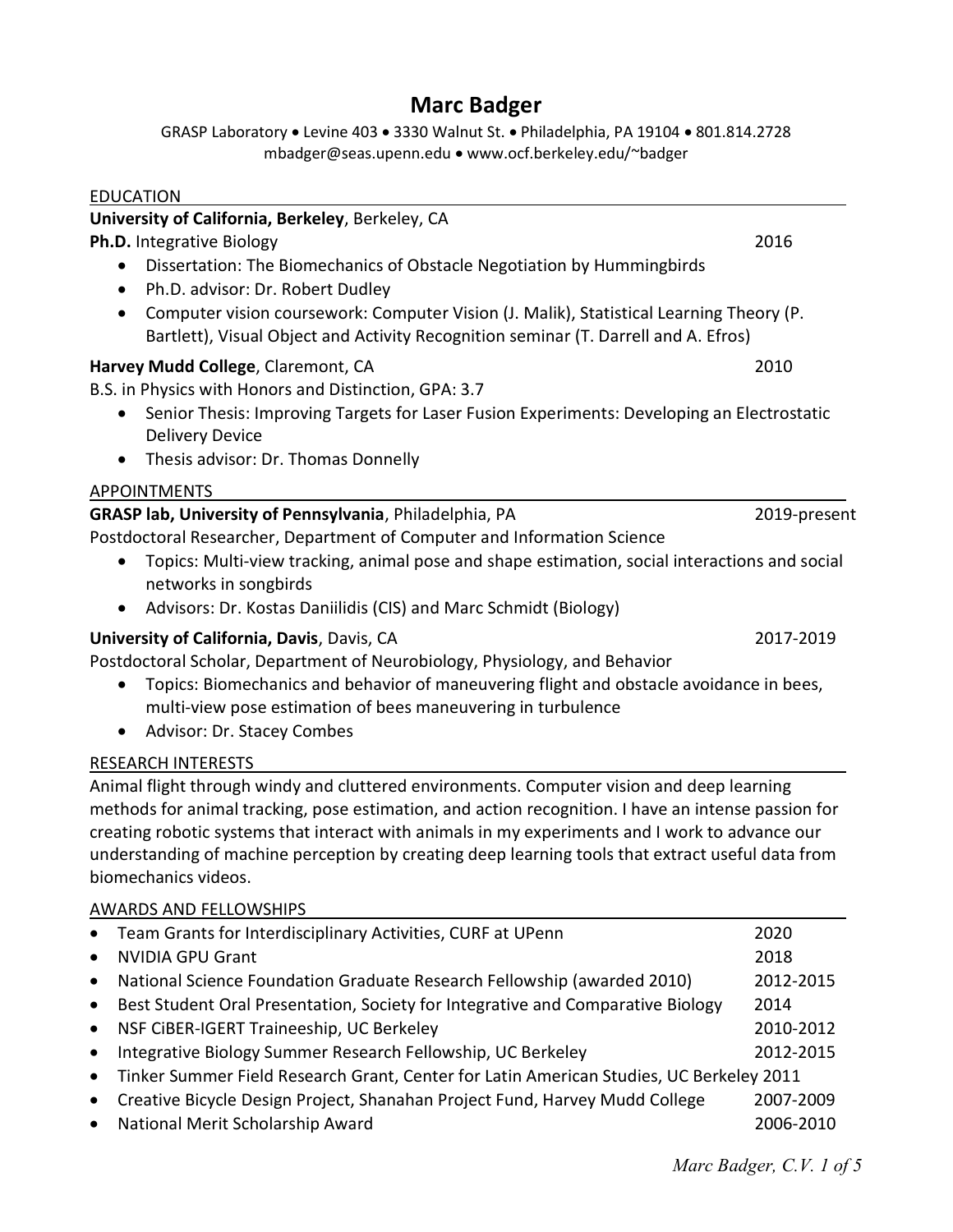PUBLICATIONS

- Wang, Y., N. Kolotouros, K. Daniilidis, M. Badger. 2021 (accepted). Birds of a feather: capturing avian shape models from images. Computer Vision and Pattern Recognition.
- M. Badger, Y. Wang, A. Modh, A. Perkes, N. Kolotouros, B. Pfrommer, M. Schmidt, and K. Daniilidis. 2020. 3D Bird Reconstruction: a Dataset, Model, and Shape Recovery from a Single View. In: Vedaldi A., Bischof H., Brox T., Frahm JM. (eds) Computer Vision – ECCV 2020. Lecture Notes in Computer Science, vol 12363. Springer, Cham. doi.org/10.1007/978-3-030-58523-5\_1.
- Escalante, I., M. Badger, and D. Elias. 2020. Rapid recovery of locomotor performance after leg loss in harvestmen. Scientific Reports 10(1): 14747. doi:10.1038/s41598-020-70557-2.
- Burnett, N., M. Badger, and S. Combes. 2020. Wind and obstacle motion affect honeybee flight strategies in cluttered environments. Journal of Experimental Biology 223: jeb222471. doi:10.1242/jeb222471.
- Escalante, I., M. Badger, and D. Elias. 2019. Variation in movement: multiple locomotor gaits in Neotropical harvestmen. Biological Journal of the Linnean Society 127(2): 493-507. doi:10.1093/biolinnean/blz047.
- Badger, M., H. Wang, and R. Dudley. 2019. Avoiding topsy-turvy: how Anna's Hummingbirds (Calypte anna) fly through upward gusts. Journal of Experimental Biology 222: jeb176263. doi:10.1242/jeb.176263.
- Ortega-Jimenez, V., M. Badger, H. Wang, and R. Dudley. 2016. Into rude air: hummingbird flight performance in variable aerial environments. Philosophical Transactions of the Royal Society B: Biological Sciences 371: 20150387. doi:10.1098/rstb.2015.0387.
- Badger\*, M., V. Ortega-Jimenez\*, L. von Rabenau, A. Smiley, and R. Dudley. 2015. Electrostatic charge on flying hummingbirds and its potential role in pollination. PLOS ONE 10(9): e0138003. doi:10.1371/journal.pone.0138003. \*these authors contributed equally
- Ros, I., M. Badger, A. Pierson, L. Bassman, and A. Biewener. 2015. Pigeons produce aerodynamic torques through changes in wing trajectory during low speed aerial turns. Journal of Experimental Biology 218: 480-490.
- Ros, I., L. Bassman, M. Badger, A. Pierson, and A. Biewener. 2011. Pigeons steer like helicopters and generate down- and upstroke lift during low speed turns. Proceedings of the National Academy of Sciences of the United States of America 108: 19990-19995.

#### WORK IN PROGRESS

Badger, M., K. McClain, A. Smiley, J. Ye, and R. Dudley. (*in preparation*). Adaptive shape shifting by hummingbirds enables in-flight aperture negotiation.

#### TEACHING AND MENTORING EXPERIENCE

#### Mentor, Team Grants for Interdisciplinary Activities, UPenn 2020

- Developed educational goals, lectures, and material, and led interdisciplinary undergraduate research experiences for two students in Computer Science and two students in Biology on a project using computer vision to track and detect interactions between birds in an outdoor aviary.
- Students performed deep dives, communicated findings to non-expert and expert peers, contributed significant advances to the project, and developed interdisciplinary teaming skills.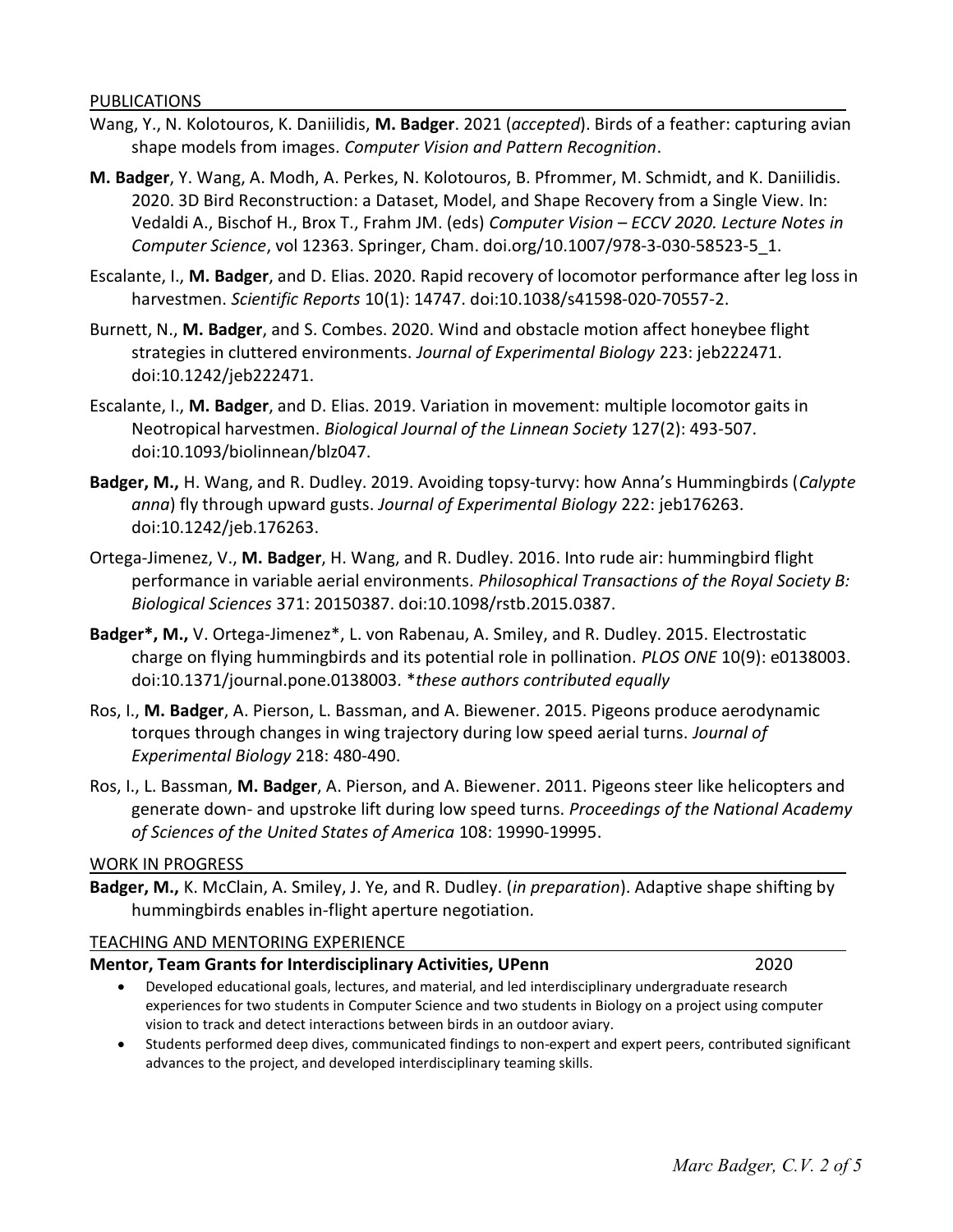## TEACHING AND MENTORING EXPERIENCE (continued)

# Mentor, Undergraduate Research Apprentice Program, UC Berkeley 2012-2016

- My work at UC Berkeley provided interdisciplinary undergraduate research experiences in the lab and field for students interested in biology, physics, computer science, and engineering.
- I have a strong commitment to mentoring students from diverse backgrounds. My group of seven undergraduate mentees at Berkeley included five women and six students who identify with an ethnic minority group.
- Undergraduate researchers who worked with me are now attending graduate programs in Neuroscience at NYU, Integrative Biology at UC Berkeley, and Materials at UC Santa Barbara (with an honorable mention from the NSF GRFP). Another mentee is completing a Doctor of Pharmacy at UT Austin.

# Graduate Student Instructor, UC Berkeley Spring 2013, 2016

# Mechanics of Organisms Laboratory

- Topics included running kinematics and motor control in cockroaches using EMG, gecko locomotion and bioinspired designs for fibrillar adhesion, and muscle performance using the work-loop technique in cockroaches.
- Student Reviews: 7/7 overall teaching effectiveness. "One of the most engaging and instructional courses in my undergrad schooling. Marc was a wonderful communicator and collaborator in lab." "Enthusiastic and a great explainer!" "Pushed us to think critically. Taught research skills that we got to apply to discover new things." "He was a great GSI! He is a great budding teacher." "Very knowledgeable and friendly. Made class fun and explained concepts clearly." "Great educational value – the best class at Cal! Engaging, building of teamwork, knowledge, and research." "This class really taught me how to do quality research in a group setting."

Bioinspired Design

- Taught students to decompose discoveries communicated by primary biology literature, extract enabling mechanisms and principles from biological discoveries, propose additional experiments to needed to apply principles in new areas, and translate these ideas into novel designs with important societal impact.
- Student Reviews: 6/7 overall teaching effectiveness. "Instructors and GSIs were very motivated, helpful, and always willing to help out the students. They were very invested in making sure the students got all the help they needed and were always accessible." "I personally enjoyed Marc Badger's presentations, his flow, and the way he presented the lessons." "Marc was great! He was charismatic and as helpful as could be. I wish he talked more about how his work related to bio-inspired design."

# Advised independent undergraduate research project **Fall 2012** Fall 2012

- Investigated landing behavior in hummingbirds
- Research presented by undergraduate students as a poster at the Society for Integrative and Comparative Biology Annual Meeting in San Francisco, CA in January 2013.

# Academic Excellence Facilitator, Harvey Mudd College 2008-2010 2008-2010

- Facilitated physics homework and review sessions for students
- Developed weekly workshops for improving pedagogical and communication techniques

# MEETING PRESENTATIONS (\* denotes presenting author)

- Burnett, N.\*, M. Badger, and S. Combes. 2021. Shooting the gap: how bees protect their wings in windy, dynamic obstacle courses. Society for Integrative and Comparative Biology Annual Meeting, Austin, TX.
- Badger, M.\*, A. Perkes, B. Pfrommer, Y. Wang, A. Modh, K. Daniilidis, and M. Schmidt. 2020. From moments to months: Multi-timescale tracking and analysis of songbird social interactions in a smart aviary. Society for Integrative and Comparative Biology Annual Meeting, Austin, TX, oral presentation.
- Burnett, N.\*, M. Badger, and S. Combes. 2020. Wind and canopy height affect honey bee flight performance in cluttered environments. Society for Integrative and Comparative Biology Annual Meeting, Austin, TX.
- Bucher, B.\*, A. Arapin, R. Sekar, F. Duan, M. Badger, K. Daniilidis, and O. Rybkin. 2019. Perception-Driven Curiosity with Bayesian Surprise. RSS Workshop on Combining Learning and Reasoning for Human-Level Robot Intelligence, Freiburg, Germany.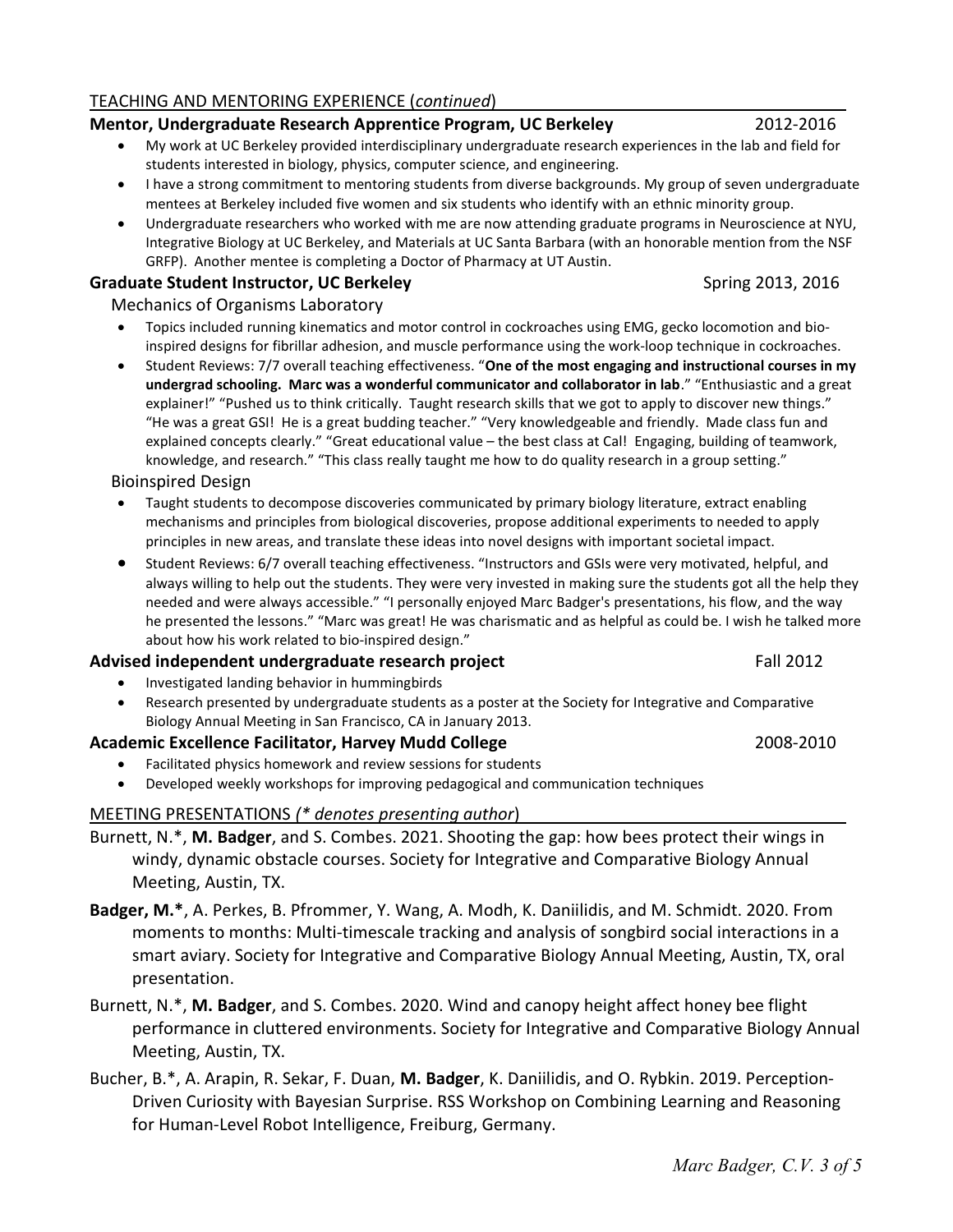#### MEETING PRESENTATIONS (continued)

- Badger, M.\* and S. Combes. 2019. MegaTracks: Deep learning methods enable rapid, automated tracking of complex motion sequences. Society for Integrative and Comparative Biology Annual Meeting, Tampa, FL, oral presentation.
- Burnett, N.\*, M. Badger, and S. Combes. 2019. Flight planning on the wing: Honeybees assess obstacle motion from afar before deciding to land on or pass through wind-blown clutter. Society for Integrative and Comparative Biology Annual Meeting, Tampa, FL.
- Combes. S.\*, M. Badger, S. Gagliardi, A. Wargin<sup>U</sup>, and M. Flores<sup>U</sup>. 2019. Inferring real-world flight conditions from high-throughput preference tests: bumblebees display partiality for particular features of wind and clutter. Society for Integrative and Comparative Biology Annual Meeting, Tampa, FL.
- Badger, M.\*, U. Chang, and S. Combes. 2018. Down in the mouth: consequences of mandible-loading for flight stability in blue orchard bees (Osmia lignaria). Society for Integrative and Comparative Biology Annual Meeting, San Francisco, CA, oral presentation.
- Badger, M.\*, H. Wang, and R. Dudley. 2016. Avoiding topsy-turvy: how Anna's Hummingbirds (Calypte anna) fly through upward gusts. Society for Integrative and Comparative Biology Annual Meeting, Portland, OR, oral presentation.
- Escalante, I.\* M. Badger, and D. Elias. 2016. Compensatory behaviors in locomotion performance induced by autotomy in Daddy Long-legs. Society for Integrative and Comparative Biology Annual Meeting, Portland, OR.
- Louis, L.\*, M. Badger, and R. Dudley. 2016. It's a breeze: aperture negotiation by hummingbirds flying with and against the wind. Society for Integrative and Comparative Biology Annual Meeting, Portland, OR.
- Badger, M.\*, A. Smiley, J. Ye, K. McClain, and R. Dudley. 2014. Shape-shifting through apertures: kinematic strategies and correlated flight metrics in Anna's Hummingbirds (Calypte anna). Society for Integrative and Comparative Biology Annual Meeting, Austin, TX. Best Student Oral Presentation.
- Badger, M.\* and M. Jones. 2012. Falling faster: Size and folding behavior decrease descent time in a brittle star (Ophiocoma aethiops). Society for Integrative and Comparative Biology Annual Meeting, Charleston, SC, poster.
- Ros, I.\*, M. Badger, A. Pierson, L. Bassman and A. Biewener. 2011. Translational and rotational components of low speed turning in the pigeon *Columba livia*. Society for Integrative and Comparative Biology Annual Meeting, Salt Lake City, UT.
- Badger, M.\* and S. Adolph. 2010. Imperfect detection, lag times and the evolution of phenotypic plasticity. Society for Integrative and Comparative Biology Annual Meeting, Seattle, WA, poster.
- Badger, M.\* and S. Adolph. 2010. Thermal sensitivity of sprint speed in a spiny lizard. Presentation Days 2010: A Celebration of Student Projects, Harvey Mudd College, Claremont, CA, oral presentation.
- Badger, M.\*, A. Pierson\* and L. Bassman. 2010. Quantifying the effect of body configuration changes on orientation in the maneuvering flight of a pigeon. Presentation Days 2010: A Celebration of Student Projects, Harvey Mudd College, Claremont, CA, poster.